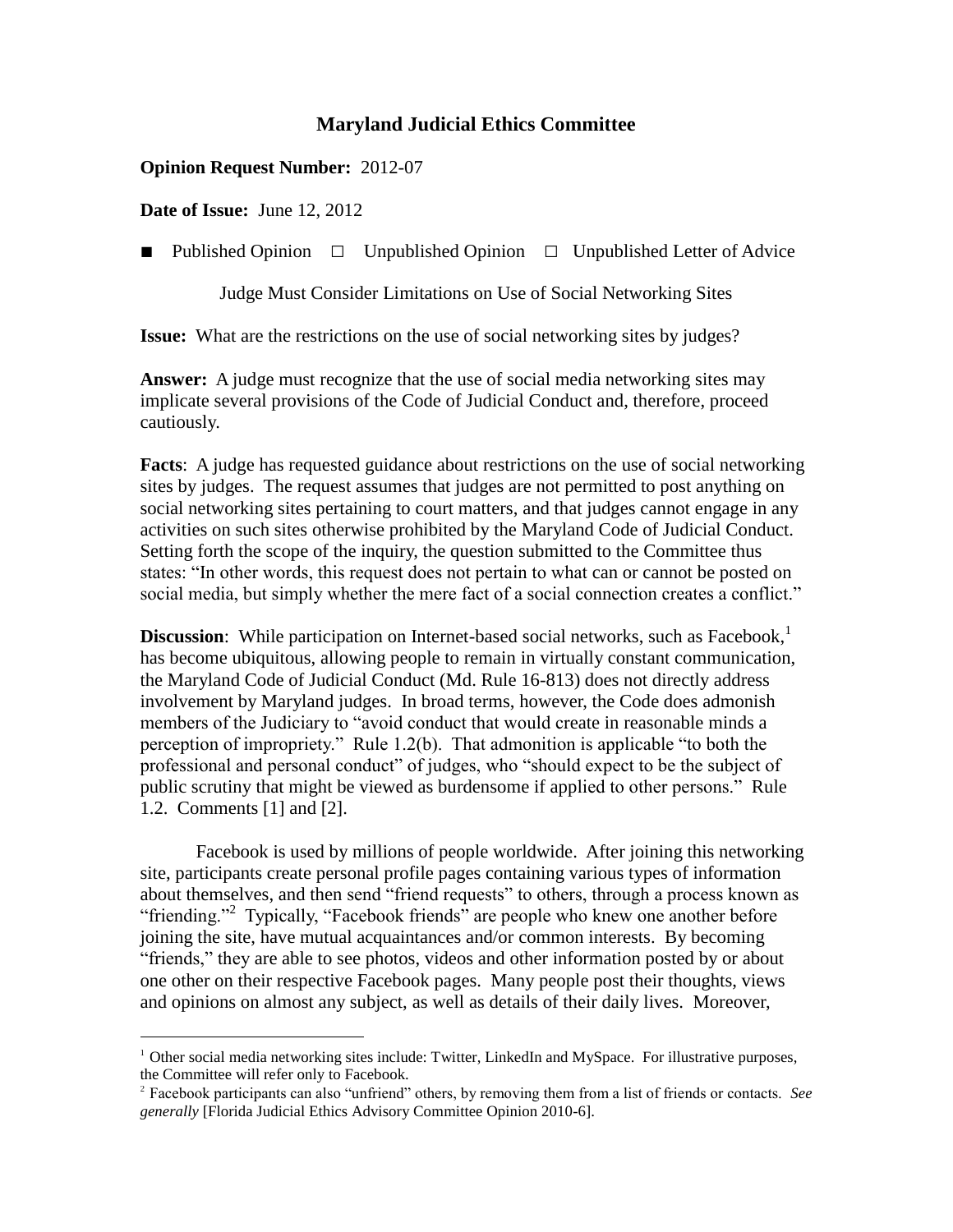$\overline{a}$ 

■ Published Opinion  $\Box$  Unpublished Opinion  $\Box$  Unpublished Letter of Advice Page 2 of 6

unless specific privacy settings are used to limit those with whom information is shared, others in the network can view that information. Thus, information posted by a judge on a social networking site can be quickly and widely disseminated, and possibly beyond its intended audience.

Judicial Ethics Committees in several states have addressed the ethical propriety of a judge"s involvement on social networking sites, with divergent results. The Florida Supreme Court Judicial Ethics Advisory Committee has prohibited judges from adding lawyers who may appear before them as "friends" on networking sites, such as Facebook. [Florida Judicial Ethics Advisory Committee Opinion 2009-20.]<sup>3</sup> The Massachusetts Judicial Ethics Committee and the Oklahoma Judicial Ethics Advisory Panel have opined that judges may have Facebook accounts. The Oklahoma Advisory Panel concluded that a judge may have a social networking account that includes as "friends" "any person who does not regularly appear or [is] unlikely to appear in the Judge"s court as long as he does not use the network in a manner that would otherwise violate the Code of Judicial Conduct." [Oklahoma Judicial Ethics Opinion 2011-3]. For its part, the Massachusetts Judicial Ethics Committee stated: "The Committee is of the opinion that the Code prohibits judges from associating in any way on social networking sites with attorneys who may appear before them. Stated another way, in terms of a bright-line test, judges may only "friend" attorneys as to whom they would recuse themselves when those attorneys appeared before them." [Massachusetts Judicial Ethics Committee Opinion 2011-6].

The California Judicial Ethics Committee held that just as judges are permitted to join social and civic organizations that include attorneys who may appear before them, the same considerations apply to interacting with lawyers on online social networking sites. "Accordingly, a *per se* prohibition of social networking with lawyers who may appear before a judge is not mandated by the Canons." The Ethics Committee further opined, however, that although it did not believe a *per se* prohibition was mandated, "it is important to stress that a judge"s interactions with attorneys who may appear before the judge will very often create appearances that would violate the Canons." The Committee thus identified several factors to be considered in determining whether it would be permissible to interact with attorneys on social networking sites. Those factors included: 1) The nature of the social networking site (The more personal the nature of the page, the greater the likelihood that including an attorney would create the appearance that the

<sup>3</sup> For an article discussing this opinion, see John Schwartz, *For Judges on Facebook, Friendship Has Limits*, *N.Y. Times.com*, Dec. 11, 2009. *Cf*. [Florida Judicial Ethics Advisory Committee Opinion 2010-5] (Candidate for judicial office may add lawyers who may appear before the candidate, if elected judge, as "friends" on a social networking site, and permit such lawyers to add the candidate as their "friend.").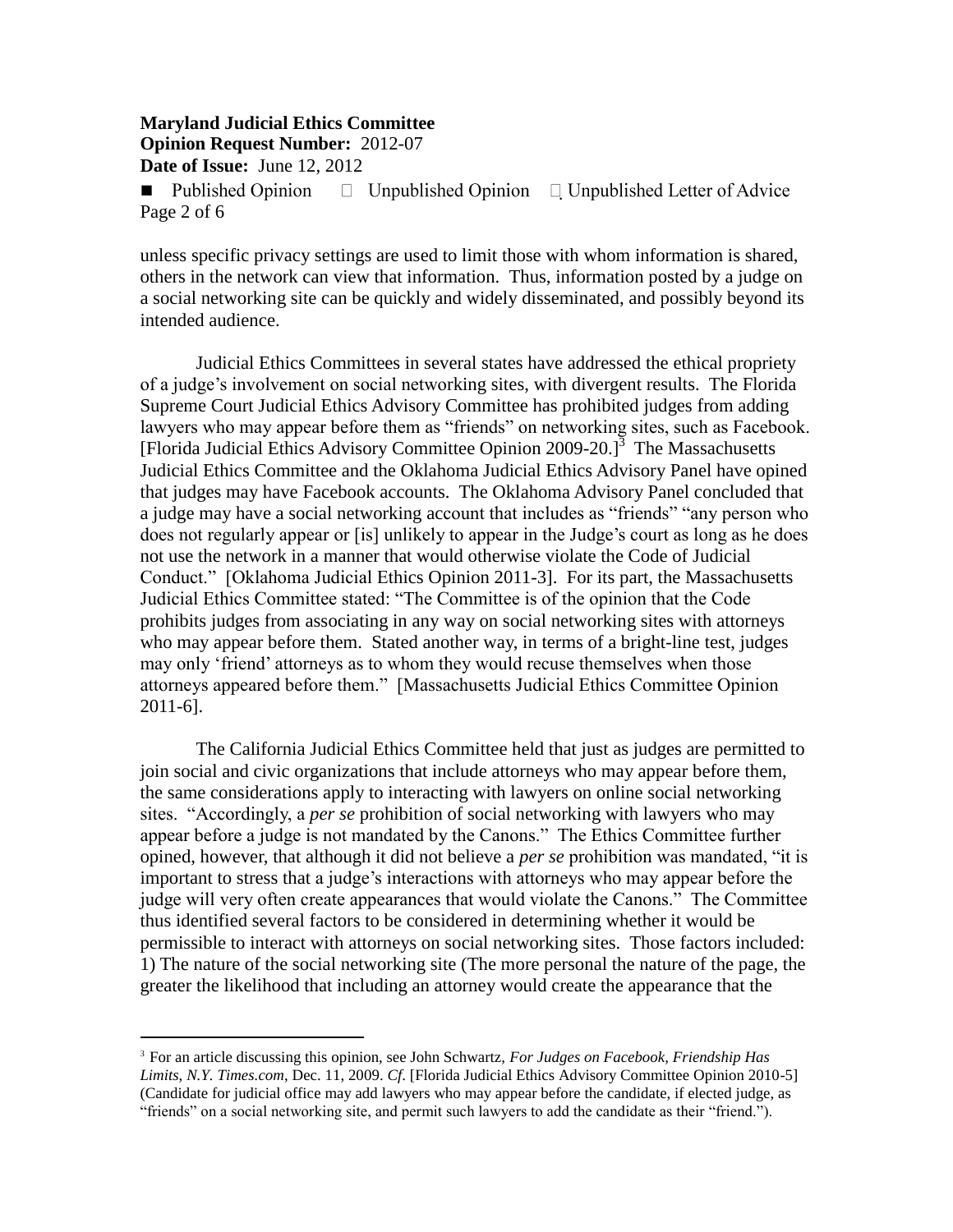$\Box$  Unpublished Opinion  $\Box$  Unpublished Letter of Advice ■ Published Opinion Page 3 of 6

attorney would be in a special position to influence the judge, or cast doubt on the judge"s ability to act impartially). 2) The number of "friends" on the page. (The greater the number of "friends" on the judge"s page, the less likely one could reasonably perceive that any individual participant is in a position to influence the judge). 3) The judge"s practice in determining whom to include. (As with the number of people on the page, the more inclusive the page, the less likely it is to create the impression that any individual member is in a special position to influence the judge). 4) How regularly the attorney appears before the judge. (If the likelihood that the attorney actually will appear before the judge is low, the more likely it is that the interaction would be permissible). [California Judicial Ethics Committee Opinion 66].

Judicial Ethics Committees in New York, Kentucky, Ohio and South Carolina have issued opinions allowing judges to participate in social networking sites. These Committees found no ethical prohibition or requirement for mandatory recusal or disclosure.<sup>4</sup> Those states that have not prohibited the activity, have nonetheless, all emphasized the need for the exercise of caution by any judge who elects to participate on social networking sites.

Several of Maryland's judicial ethics rules are implicated by the judge's inquiry. Rule 1.2(a) requires that "[a] judge shall act at all times in a manner that promotes public confidence in the independence, integrity, and impartiality of the judiciary."" Comment [3] to Rule 1.2 explains: "Conduct that compromises or appears to compromise the independence, integrity, and impartiality of a judge undermines public confidence in the judiciary." Rule 1.3 states that "[a] judge shall not lend the prestige of judicial office to advance the personal or economic interests of the judge or others, or allow others to do so."

Rule 2.4, in turn, provides, in pertinent part:

 $\overline{a}$ <sup>4</sup> The New York Judicial Ethics Committee cautioned, however, that a judge "should be mindful of the appearance created when he/she establishes a connection with an attorney or anyone else appearing in the judge's court through a social network ... A judge must, therefore, consider whether any such online connections, alone or in combination with other facts, rise to the level of a 'close social relationship' requiring disclosure and/or recusal." [New York Judicial Ethics Committee Opinion 08-176]. The Kentucky Judicial Ethics Committee quoted, with approval, the New York Judicial Ethics Committee"s cautionary statement and further observed: "While social networking sites may create a more public means of indicating a connection, the Committee"s view is that the designation of a "friend" on a social networking site does not, in and of itself, indicate the degree or intensity of a judge's relationship with the person who is the "friend."" [Kentucky Judicial Ethics Committee Opinion JE-119]. *See also* [Ohio Judicial Ethics Committee Opinion 2010-7] and [South Carolina Advisory Committee on Standards of Judicial Conduct Opinion No. 17-2009].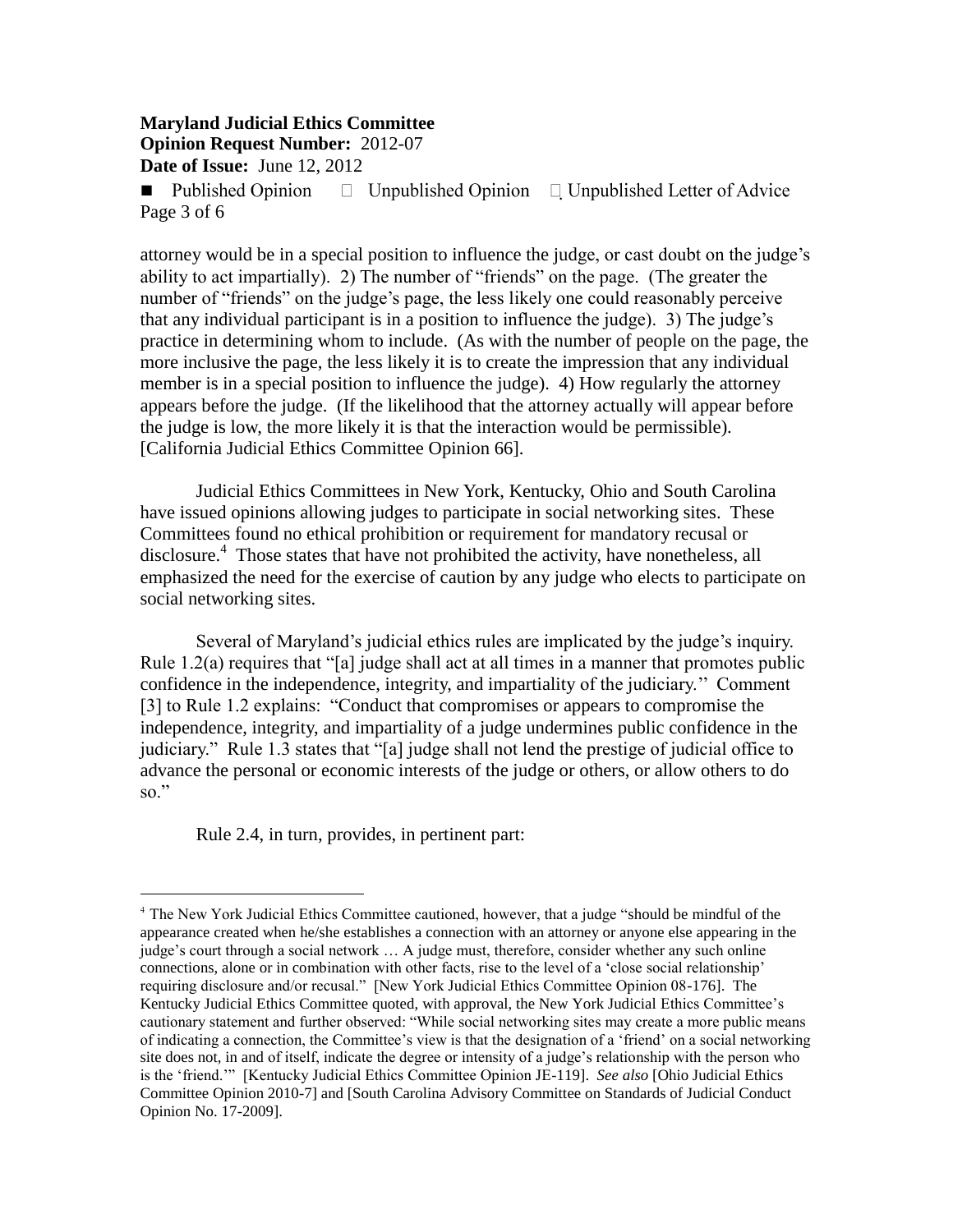#### **Maryland Judicial Ethics Committee**

**Opinion Request Number:** 2012-07

**Date of Issue:** June 12, 2012

■ Published Opinion  $\Box$  Unpublished Opinion  $\Box$  Unpublished Letter of Advice Page 4 of 6

(b) A judge shall not permit family, social, political, financial, or other interests or relationships to influence the judge"s judicial conduct or judgment.

(c) A judge shall not convey or permit others to convey the impression that any person or organization is in a position to influence the judge.

Rule 3.1 states, in part:

 $\overline{a}$ 

A judge may engage in extrajudicial activities, except as prohibited by law or this Code. When engaging in extrajudicial activities, a judge shall not:

(a) participate in activities that will interfere with the proper performance of the judge's judicial duties;

(b) participate in activities that will lead to the frequent disqualification of the judge;

(c) participate in activities that would appear to a reasonable person to undermine the judge"s independence, integrity, or impartiality[.]

There is thus a concern that being designated as a "friend" of a judge on a social networking site might be perceived as indicating both that the person is in a position to influence the judge, and may have ex parte communications with the judge via that medium. $5$ 

The Committee, nevertheless, notes that there is no rule prohibiting judges from having what traditionally has been thought of as "friends," be they attorneys or laypersons. Indeed, in order to become a District Court, Circuit Court, or appellate court judge in this state, one must be a member in good standing of the Maryland State Bar. In the vast majority of cases, members of the Bar become judges after years of working in the legal profession and establishing personal relationships with others in that profession. Attorneys are neither obligated nor expected to retire to a hermitage upon becoming a judge. While they must be circumspect in all of their activities, and sensitive to the

<sup>&</sup>lt;sup>5</sup> Rule 2.9 states that, with specified exceptions, "[a] judge shall not initiate, permit, or consider ex parte communications, or consider other communications made to the judge out of the presence of the parties or their lawyers, concerning a pending or impending matter[.]"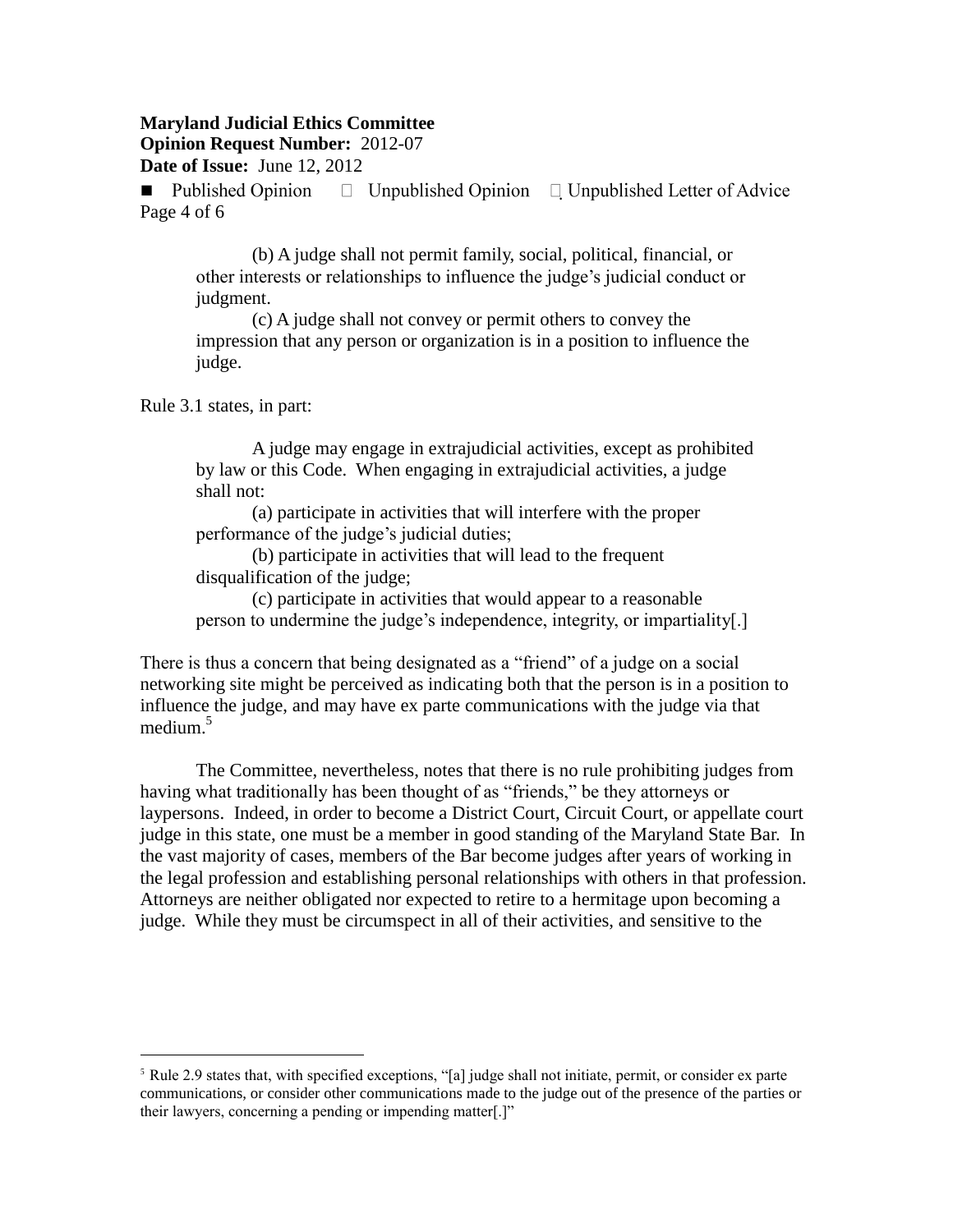$\Box$  Unpublished Opinion  $\Box$  Unpublished Letter of Advice ■ Published Opinion Page 5 of 6

impressions such activities may create,  $6$  judges may and do continue to socialize with attorneys and others.

The mere existence of a friendship between a judge and an attorney does not, in and of itself, disqualify the judge from cases involving that attorney. Rule 2.11 sets forth specific circumstances in which a judge "shall disqualify himself or herself" because "the judge's impartiality might reasonably be questioned[.]" A personal friendship with one of the attorneys is not among the enumerated circumstances. The list set forth in the Rule, however, is not meant to be exhaustive. Comment [4] to Rule 2.11(c) states: "A judge should disclose on the record information that the judge believes the parties or their lawyers might reasonably consider relevant to a possible motion for disqualification, even if the judge believes there is no basis for disqualification." A personal relationship with any of the attorneys or parties might be included in such information. The Committee sees no reason to view or treat "Facebook friends" differently.<sup>7</sup>

The requesting judge states: "This request assumes that a Judge is not permitted to post anything on a social media site which pertains to Courthouse matters, and that a judge cannot engage in any activity on a social media site which is otherwise prohibited by the Maryland Code of Judicial Conduct. In other words, this request does not pertain to what can or cannot be posted on social media, but simply whether the mere fact of a social connection creates a conflict." The Committee recognizes that there are many reasons why a judge would want to participate in a social networking site such as Facebook (*e.g*., to communicate with family members, college and law school classmates, etc.). Accordingly, it is the Committee's position that "the mere fact of a social connection" does not create a conflict. As the California Judicial Ethics Committee aptly observed, "[i]t is the *nature* of the [social] interaction that should govern the analysis, not the *medium* in which it takes place." (Emphasis added). We reiterate, however, the admonition of our counterparts in Kentucky and Oklahoma,<sup>8</sup> that "social

<sup>&</sup>lt;sup>6</sup> C-102 of the Preamble to the Code of Judicial Conduct states: "Judges should maintain the dignity of judicial office at all times, and avoid both impropriety and the appearance of impropriety in their professional and personal lives. They should aspire at all times to conduct that ensures the greatest possible public confidence in their independence, impartiality, integrity, and competence."

<sup>7</sup> For a discussion of judges" personal relationships, see Cynthia Gray, *The Too Friendly Judge? Social Networks and the Bench*, Judicature, May-June 2010 and Cynthia Gray, *Disqualification and Friendships with Attorneys*, Judicial Conduct Reporter, Fall 2009.

<sup>&</sup>lt;sup>8</sup> The New York Judicial Ethics Committee similarly stated that "the Committee urges all judges using social networks to, as a baseline, employ an appropriate level of prudence, discretion and decorum in how they make use of this technology[.]" [New York Judicial Ethics Committee Opinion 08-176] The California Judicial Ethics Committee suggested, "notwithstanding the explosion of participation in online social networking sites, judges should carefully weigh whether the benefit of their participation is worth all the attendant risks." [California Judicial Ethics Committee Opinion 66].